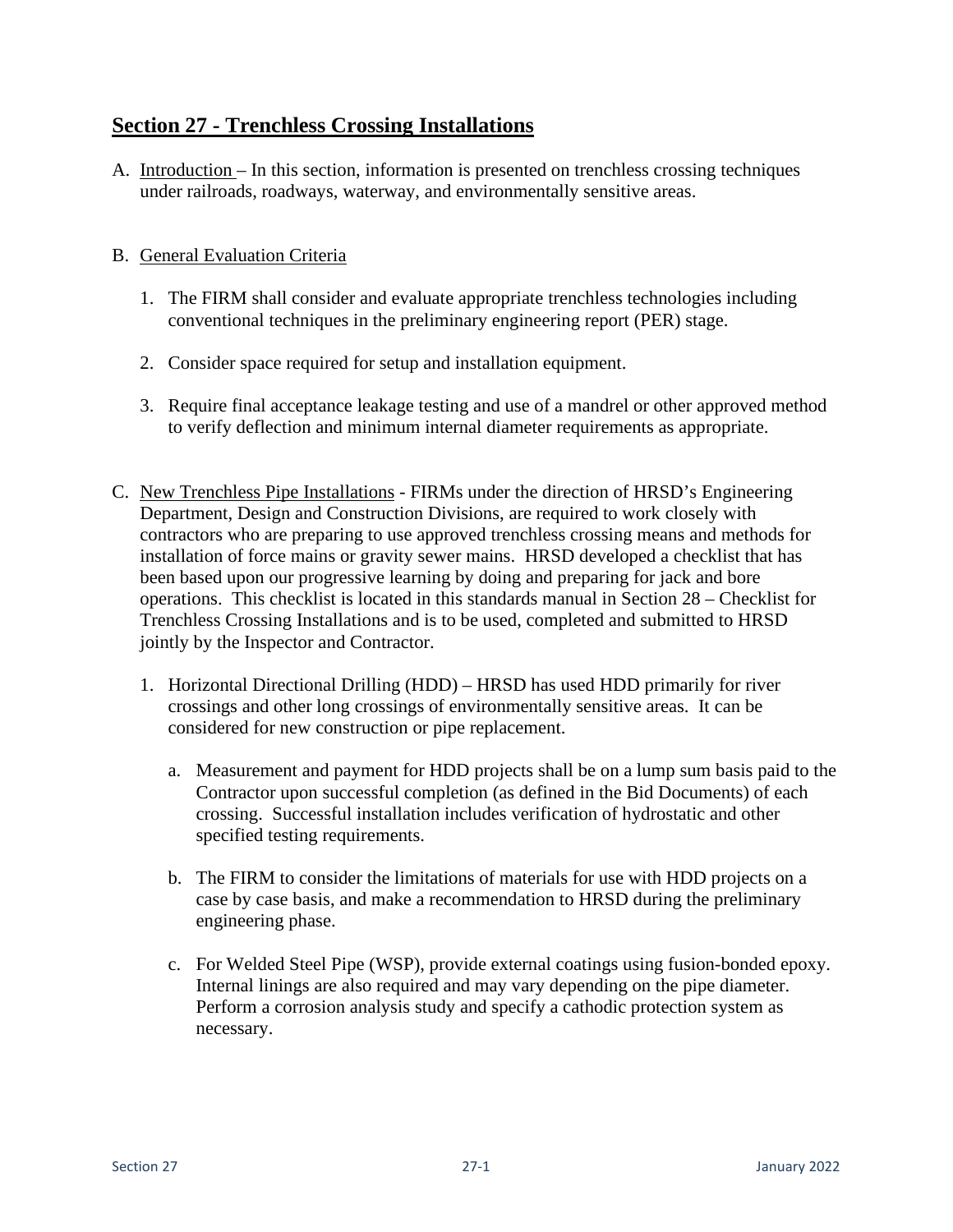- d. Removal of internal weld beads for 24-inch pipe diameter and larger is required for fused High density polyethylene (HDPE) due to the size of the bead and likely impact on velocity and debris accumulation.
- e. Require a ground grid system or other equipment to ensure accuracy of the pipe at the exit point.
- f. Require the Contractor to provide a pilot hole survey alignment, to be approved by the FIRM, prior to commencement of the reaming operation.
- g. Locate soil borings so that they will not be over the centerline of the pipe. Borings are a potential blowout point for drilling mud.
- h. Consider the environmental impacts of this construction method including location of entry and exit points, depth of cover, and disposal of drilling mud and spoils.
- i. Consider the land and alignment requirements needed for both the drill rig and the pull-back pipe.
- j. Delineate a water source for drilling mud make-up in the contract documents.
- k. At the conclusion of a successful HDD project and prior to connection to other pipe sections, XYZ coordinates to be collected by the HDD installer and tied to project coordinates to create accurate recorded installation information to be incorporated into HRSD's record drawings and GIS. This requirement may be waived only with advance approval by HRSD's Project Manager.
- 2. Jack & Bore and Microtunneling HRSD has used jack & bore and microtunneling methods in various locations where traditional open cut and HDD are not accessible and/or economically feasible. It should be considered where applicable for new construction or replacement.
	- a. Measurement and payment for jack & bore, microtunneling, and similar trenchless methods for installation of casings and pipeline projects shall be on a lump sum basis paid to the Contractor upon successful completion (as defined in the Bid Documents) of each crossing.
	- b. Steel pipe shall be used as the casing material and shall be in accordance with the latest edition of applicable ASTM standards unless otherwise approved in writing by HRSD's Project Manager and allowed by the permitting agency.
	- c. Permalok pipe joining system may be considered on a case-by-case basis as an acceptable method to butt welds for adjoining steel casing pipe sections.
	- d. Casing pipe design shall include casing spacers, bulkhead at each pipe end, and leak detection.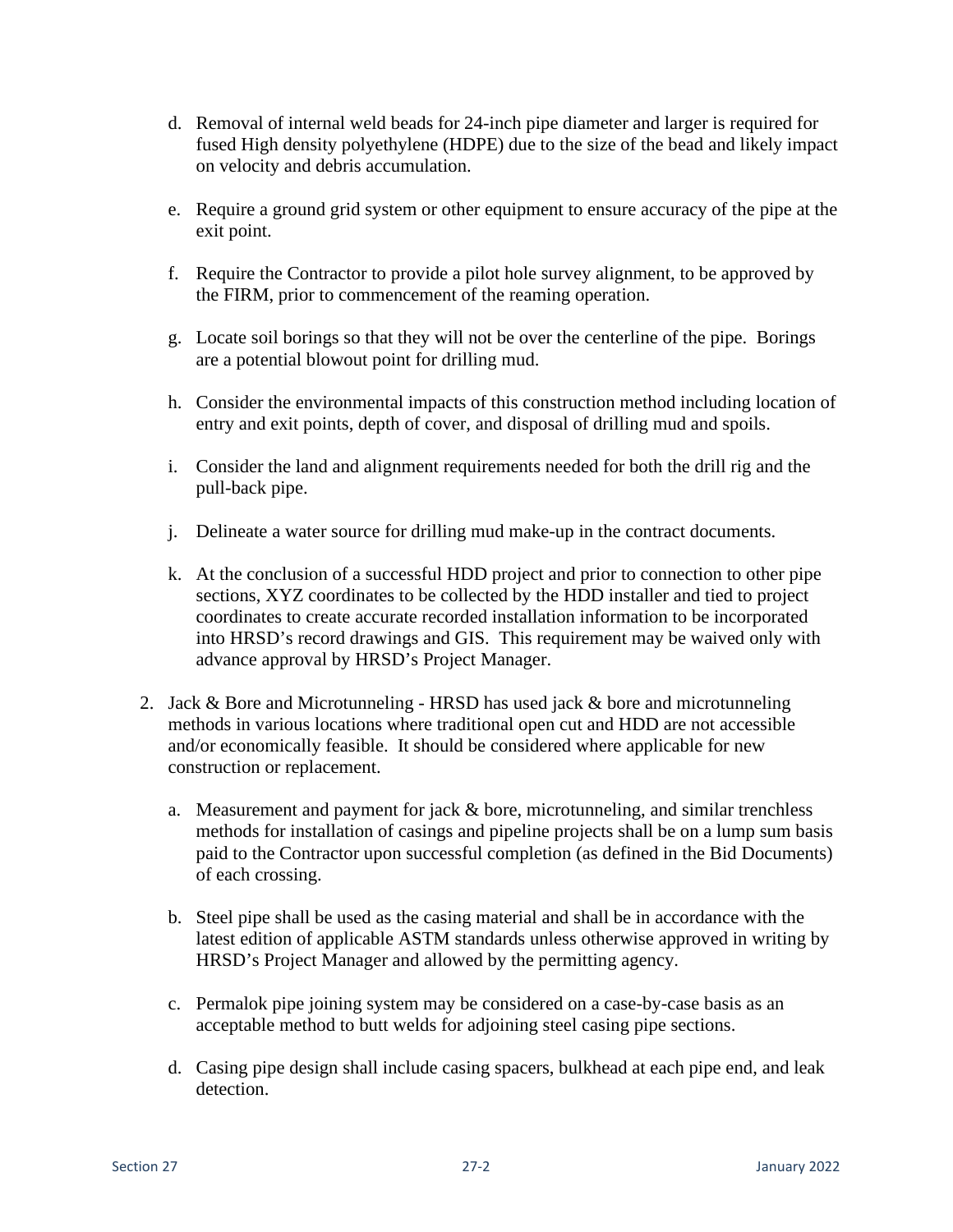- e. HDPE, Ductile Iron (DI), and Polyvinyl Chloride (PVC) should be evaluated as pipe material for the carrier pipe. Removal of internal weld beads for 24-inch pipe diameter and larger is required for fused HDPE.
- f. FIRM shall give special consideration to the extents of the casing pipe in the design to account for future road improvements and for maintenance or repair of the installed pipeline.
- g. The bored hole shall be minimally larger than the outside diameter of the casing pipe as over-cutting by the cutting head could lead to excessive soil removal and possible ground settlement.
- h. The FIRM shall evaluate if corrosion protection is required on the casing pipes.
- i. Consider the environmental impacts of this construction method including location of entry and exit points, depth of cover and disposal of drilling mud and spoils.
- j. For slurry microtunneling installations, locate soil borings so that they will not be over the centerline of the pipe. Borings are a potential blowout point for drilling mud. Consider requiring the Contractor to grout the bore holes with cement if practical to reduce a soil fracture.
- k. Consider the area needed for both the jacking pit and receiving pit.
- l. Jack & bore historically has been used for relatively short crossings or under secondary roadways. Evaluation of appropriateness of this method by the Engineer for each installation is needed.
- m. Microtunneling historically has been used for long crossings or heavily traveled roadways. Evaluation of appropriateness of this method by the Engineer for each installation is needed.
- 3. Ground Penetrating Radar (GPR) shall be considered for use on all projects involving trenchless pipe installation. The GPR testing is recommended for the following:
	- a. Pre-construction to help identify near surface voids, unknown utilities and obstructions not identified by subsurface utility designation.
	- b. Following dewatering of the trenchless launching / receiving pits to the planned groundwater elevation and prior to advancing casing or pipe.
	- c. Post-construction to help identify any voids created as part of the trenchless pipe operation.